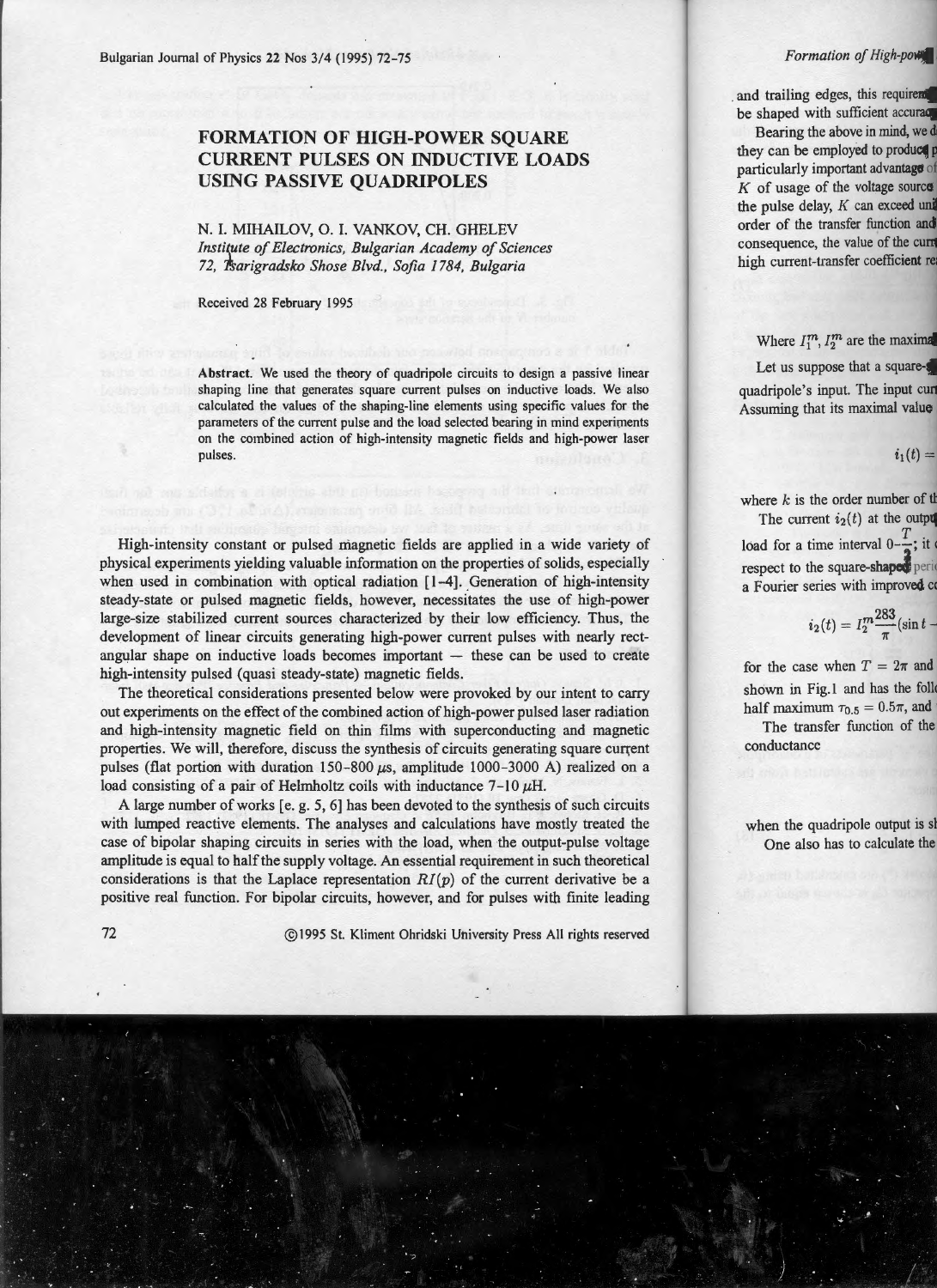and trailing edges, this requirement is not fulfilled. This is why square pulses cannot be shaped with sufficient accuracy by means of bipolar circuits.

Bearing the above in mind, we decided to apply the theory of quadripoie circuits since they can be employed to produce pulses with arbitrary shape and specified accuracy. A particularly important advantage of these circuits is the possibility to achieve coefficient *K* of usage of the voltage source greater than 0.5; indeed, depending on the value of the pulse delay, *K* can exceed unity. Increasing this coefficient requires increasing the order of the transfer function and the number of the shaping-line elements [7]. As a consequence, the value of the current in the inductive load can also be increased and a high current-transfer coefficient realized [8]:

$$
K_i = \frac{I_2^m}{I_1^m} = 2 \tag{1}
$$

Where  $I_1^m$ ,  $I_2^m$  are the maximal values of the input and output current, respectively. Let us suppose that a square-shaped periodical voltage (period  $T = \frac{2}{\pi}$ ) is fed to the quadripole's input. The input current  $i_1(t)$  can then be expressed by a Fourier series. Assuming that its maximal value  $I_1^m = 1$ , the input current has the form [8]:

$$
i_1(t) = \frac{4}{\pi} \sum_{k=1}^{4} \frac{1}{2k-1} \sin((2k-1)t) \tag{2}
$$

where *k* is the order number of the artificial line loops.

The current  $i_2(t)$  at the output of the quadripole coincides with the current in the load for a time interval  $0-\frac{1}{\epsilon}$ ; it can be expressed as a pulse delayed by  $t_2 = \frac{1}{\epsilon}$  with respect to the square-shaped periodical signal at the input and can be approximated by a Fourier series with improved convergence:

$$
i_2(t) = I_2^m \frac{283}{\pi} (\sin t - 0.277 \sin 3t + 0.122 \sin 5t - 0.0643 \sin 7t)
$$
 (3)

for the case when  $T = 2\pi$  and  $t = \frac{\pi}{4}$ . The function  $i_2(t)$ , constructed using (3), is shown in Fig.1 and has the following parameters: flat portion  $\tau_{\text{n}} = 0.305\pi$ , width at half maximum  $\tau_{0.5} = 0.5\pi$ , and width  $\tau_0 = 0.7\pi$ .

The transfer function of the circuit considered can be described by the transfer conductance

$$
y_{21}(p) = \left. \frac{I_2(p)}{U_1(p)} \right|_{U_2=0} \tag{4}
$$

(5)

when the quadripole output is short-circuited.

One also has to calculate the input conductance

$$
y_{11}(p) = \left. \frac{I_1(p)}{U_1(p)} \right|_{U_2=0}
$$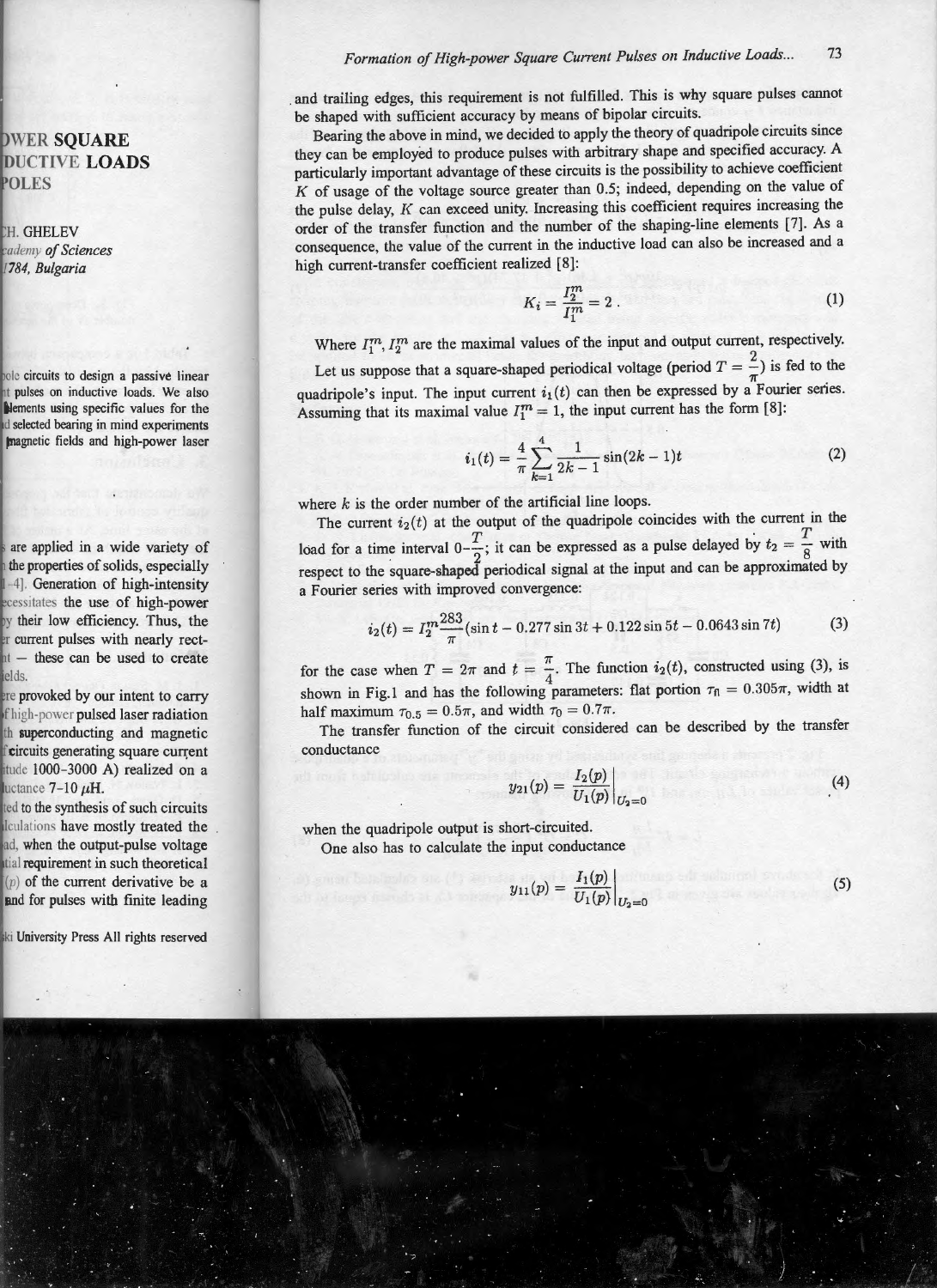corresponding to a given transfer function that ensures the desired pulse shape in the inductance  $L_H$  connected in series with the quadripole.

In the case when a step-like single voltage jump  $(U_1(t) = U_1(1(t))$  appears at the quadripole input, using Eqs  $(1-5)$  we can obtain the following expressions for the quadripole parameters:

$$
y_{21}(p) = \frac{1751p(p^2 + 15.921)K_i}{\pi U_1(p^2 + 1)(p^2 + 9)(p^2 + 25)(p^2 + 49)},
$$
\n(6)

and

$$
y_{11}(p) = \frac{16p(p^2 + 4.46)(p^2 + 17.74)(p^2 + 40.8)}{\pi U_1(p^2 + 1)(p^2 + 9)(p^2 + 25)(p^2 + 49)}.
$$
\n(7)



Fig. 1.



Fig. 2 presents a shaping line synthesized by using the *"y"* parameters of a quadripole without a recharging circuit. The actual values of the elements are calculated from the preset values of  $L_H$ ,  $\tau_{\text{fl}}$ , and  $I_2^m$  in the following manner:

$$
L = L^* \frac{L_H}{L_H^*}, \qquad C = C^* \left(\frac{3.3\tau_{\rm fl}}{\pi}\right)^2 \frac{L_H}{L_H^*}.
$$
 (8)

In the above fommlae the quantities marked by an asterisk (\*) are calculated using. (6, 7); their values are given in Fig.2. The value of the capacitor  $C_0$  is chosen equal to the